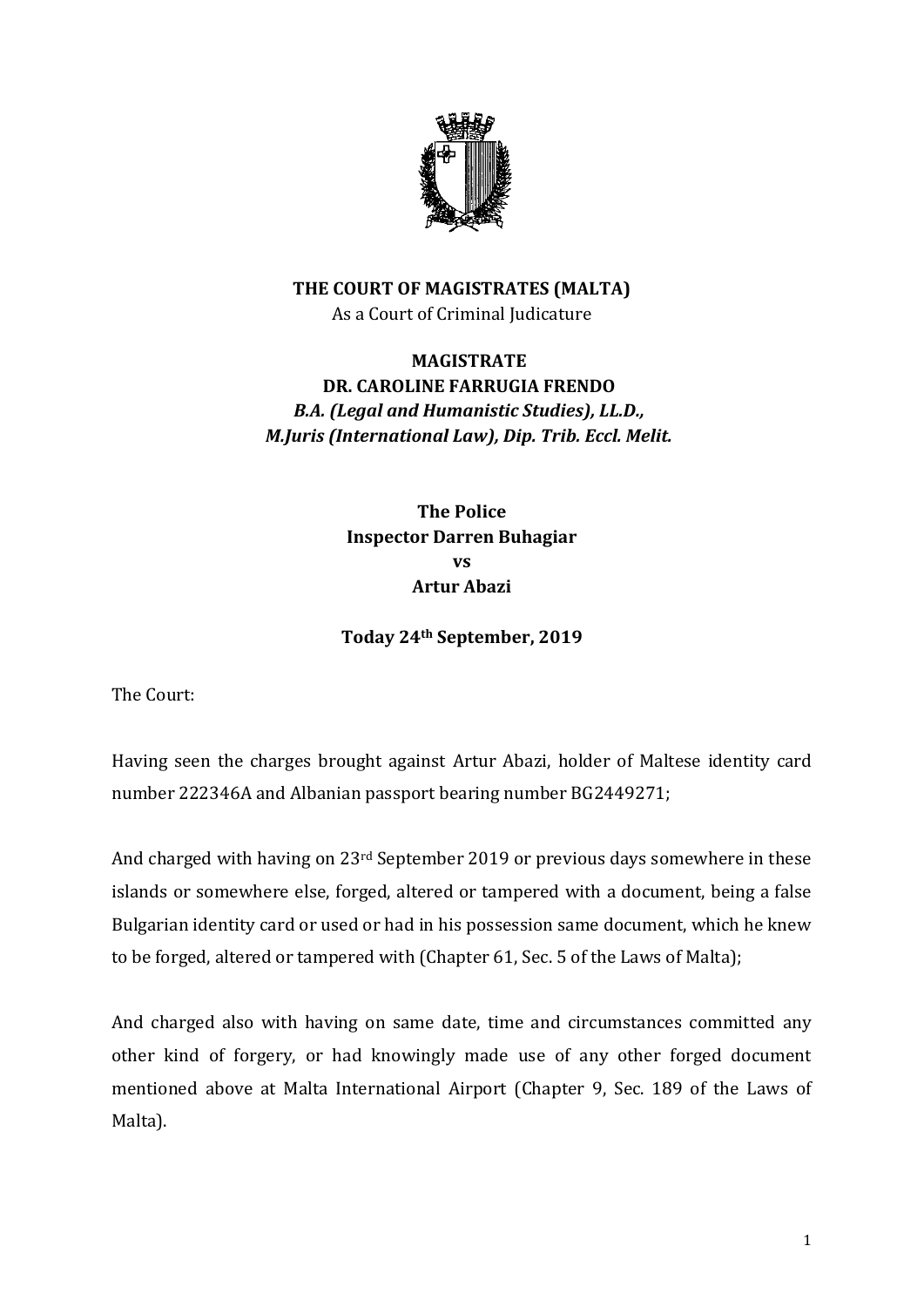And charged also with having on same date, time and circumstances forged any document or true copy of a document or an entry made in pursuance of this act (Chap. 217, Sec. 32(1d) of the Laws of Malta).

Having seen the Prosecuting Officer read out and confirming on oath the charges brought against the accused during the sitting of the 24th September, 2019.

Having seen all the documents exhibited in this case which are; the statement of the accused marked as Doc DB1, forfeiture of legal advice marked as Doc DB2, conviction sheet marked as Doc DB3, photocopy of the identity card of the accused marked as Doc DB4, photocopy of the passport of the accused marked as Doc DB5.

The Court heard the accused register a guilty plea;

The Court has given the accused sufficient time to reconsider such guilty plea, has ordered the accused to consult with his lawyer of such guilty plea, and has explained the punishment that may be given in relation to the charges brought against his. The accused confirmed his guilty plea.

## The Court:

Has listened to the evidence brought forward;

Has listened to the pleas made by both defence and prosecution.

## **Decide:**

The Court, with respect to the charges brought against the accused **Artur Abazi**, is taking into consideration the guilty plea entered by the accused at a very early stage of the proceedings.

After having seen the Article at law namely, Article 5 of Chapter 61 of the Laws of Malta, Article 9 of Chapter 189 of the Laws of Malta and Article 32(1)(d) of Chapter 217 of the